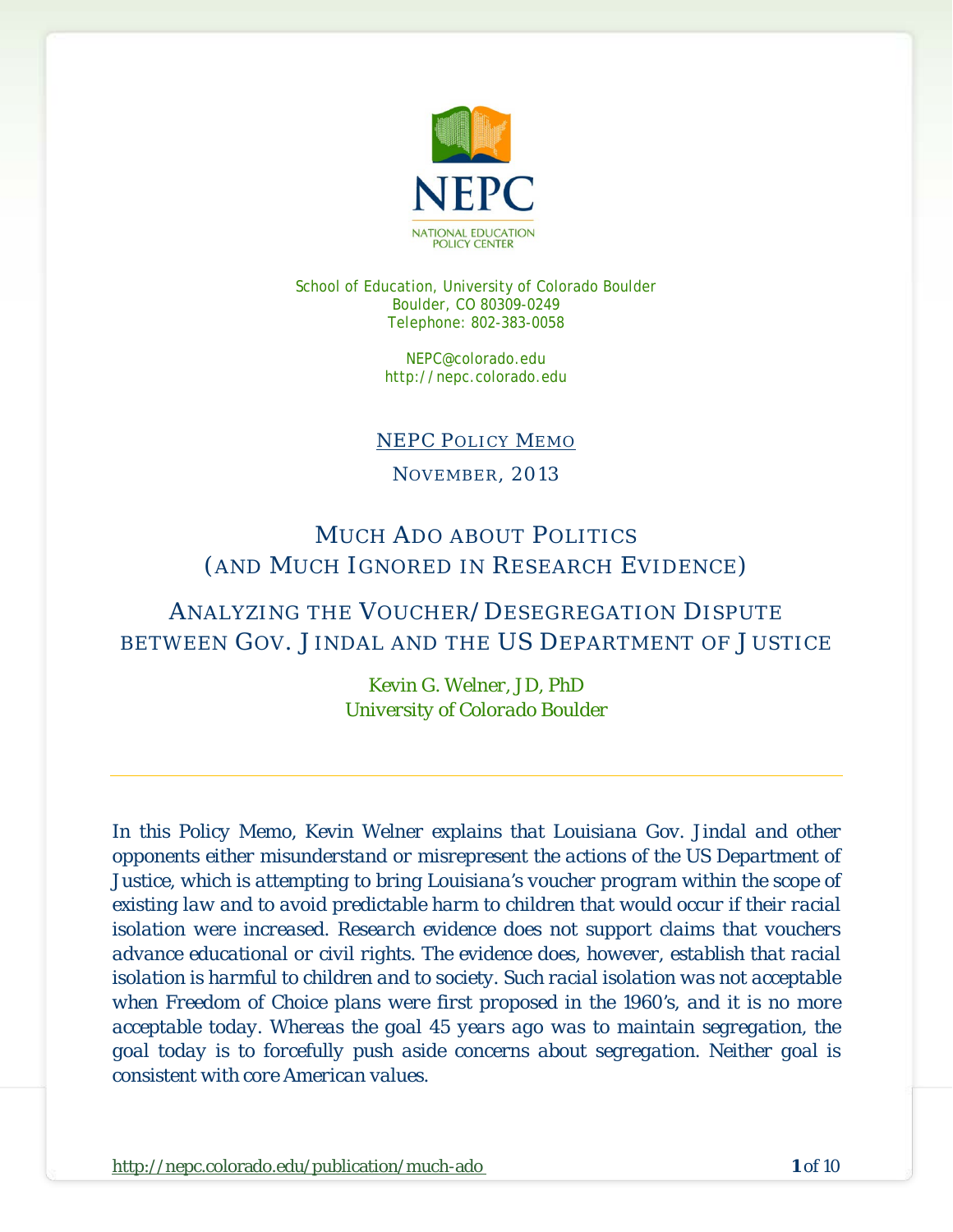The past several months have seen a well-orchestrated political outcry, led by Louisiana Governor Bobby Jindal, attacking the US Department of Justice for its so-called "motion for further relief" in a long-standing desegregation case. The motion asks Louisiana to collect and report relevant data about how the state's new voucher policy is impacting racial segregation. Specifically, the Justice Department has asked the federal district court to answer two questions: (1) do desegregation orders apply to Louisiana's voucher law and thus require the state to seek court approval prior to implementation?, and (2) assuming the answer is yes (which it almost surely is), what needs to be done to ensure compliance?

As explained in this Policy Memo, the Justice Department's motion is routine, is important, and is in fact consistent with wording in the Louisiana voucher law itself. The Justice Department (DOJ) has a legal obligation to review the state's voucher program. Louisiana school districts have a history of intentionally harming children of color by, among other things, unlawfully using school-choice programs to avoid desegregation. This history of discriminatory practice led to desegregation orders, and it is the job of the DOJ to monitor Louisiana school practices to insure that those practices to not harm children by increasing their racial isolation. Jindal and other opponents either misunderstand or misrepresent the DOJ's actions. Racial isolation remains harmful to all children, lowering academic performance and worsening intergroup relations.

The DOJ's motion is not designed to stop the implementation of the state's unproven voucher program. It is attempting to bring the voucher program within the scope of existing law and to avoid predictable harm to children that would occur if their racial isolation were increased.

The outcry against the Department of Justice action is not grounded in law, nor is it grounded in research evidence. Instead, notwithstanding the often disingenuous and partisan language used, the core message can be explained in the following straightforward terms: *The Justice Department should set aside any desegregation concerns because there is a more important set of concerns at stake. The voucher law saves students from having to attend 'failing schools.' Keeping students in those schools for the sake of racial integration places a tactic (desegregation) above a goal (high-quality educational opportunities).* Implicit in this argument, which is generally wrapped in civil-rights rhetoric, is the doubtful empirical claim that implementation of the voucher policy will meaningfully improve those opportunities.

The first section of this Policy Memo describes the voucher law and is followed by a brief explanation of the applicable federal constitutional law. The next section offers an examination of the rhetoric surrounding the Louisiana dispute, placed in the context of the rhetoric surrounding Freedom of Choice plans of the late-1960s. The final section examines the evidence regarding vouchers and the Louisiana voucher plan in particular.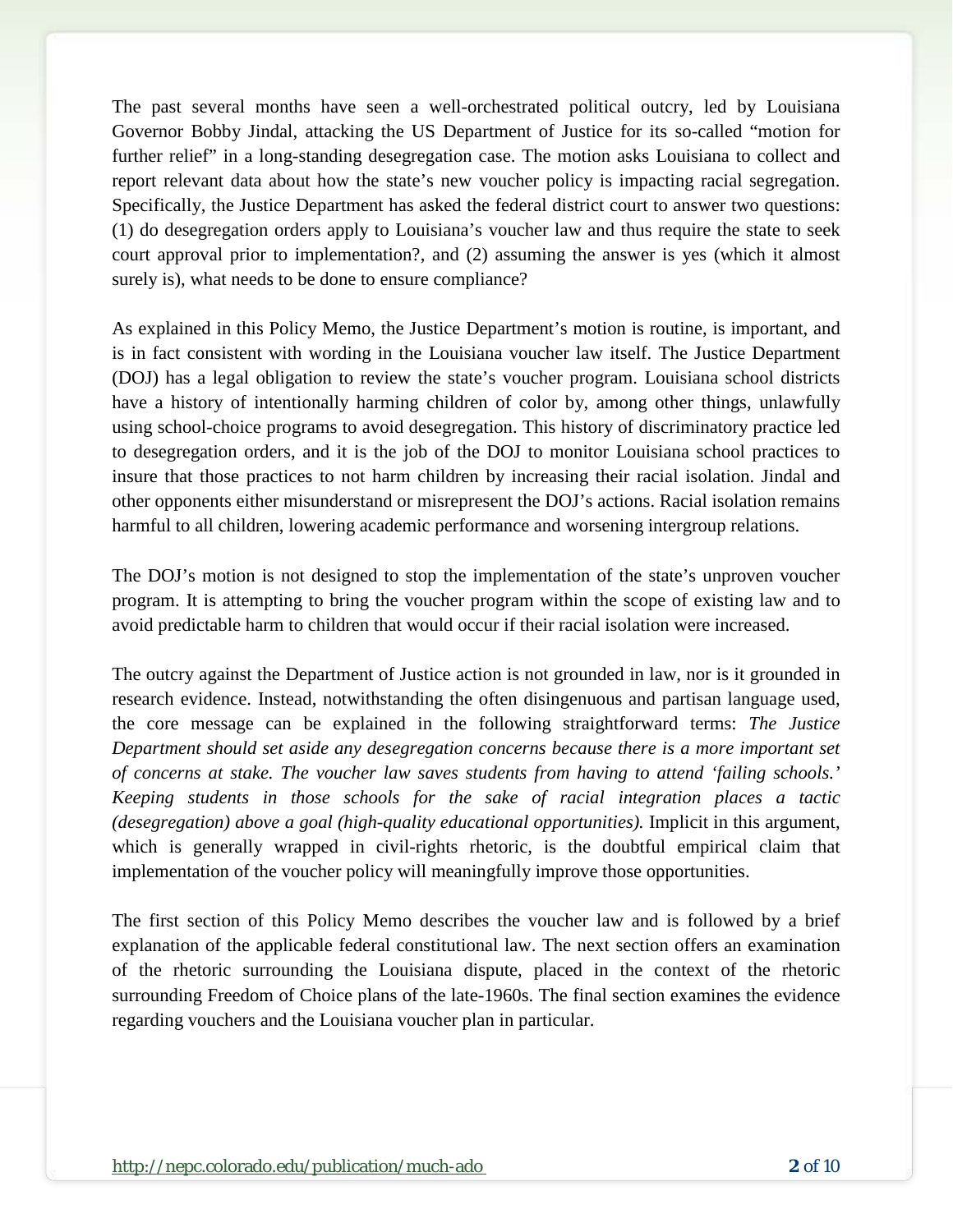### **The Legal Issues**

The state's voucher policy began in New Orleans in 2008 and expanded to the entire state last year, through a law known as [Act 2 \(HB 976\).](http://www.legis.la.gov/legis/ViewDocument.aspx?d=793655&n=HB976%20Act%202) The law provides that the state's per-pupil funding move to the private school for each eligible student who uses the voucher. Eligibility begins with family income. To qualify, families must have a household income not exceeding 250 percent of the federal poverty guideline. This works out to \$57,625 for a family of four. In Louisiana, the [median household income is \\$44,086,](http://factfinder2.census.gov/faces/tableservices/jsf/pages/productview.xhtml?pid=ACS_11_5YR_DP03) so the scope of the policy is pretty encompassing in terms of income eligibility.

Any income-eligible child may be enrolled at the start of school (kindergarten), and this kindergarten eligibility is not tied to any academic outcomes at neighborhood public schools. However, for those who begin in public school and then wish to move to a participating private school and use a voucher, eligibility depends on attendance at a school with a state "report card" grade of C or lower.<sup>[1](#page-2-0)</sup> In Louisiana, the scores that establish a school's grade (cut scores) are set so that more than [56% percent of all schools currently receive a grade of C or lower.](http://www.louisianabelieves.com/accountability/school-letter-grades) These 56% are the "failing schools" that Gov. Jindal has been speaking of (setting aside for the moment the "A" and "B" public schools that would otherwise be attended by those students who begin receiving the vouchers in kindergarten).

As noted above, in August of this year the DOJ filed a ["motion for further relief;](http://media.nola.com/education_impact/other/US%20DOJ%20petition%20vouchers%20deseg.pdf)" this motion was filed in a case called *[Brumfield v. Dodd](http://www.leagle.com/decision/1975743405FSupp338_1691.xml/BRUMFIELD%20v.%20DODD)*. In the 1970s the state of Louisiana was ordered by a federal court, in the *Brumfield* case, to stop providing state resources to private schools in ways that create or perpetuate racial segregation. This desegregation order has remained in effect. The August motion asks the court to confirm that the existing order does apply to the voucher law and also asks (assuming applicability) what modification of existing orders should be put in place to address specific compliance issues.

The US is a party to 24 active school desegregation lawsuits in Louisiana. Desegregation lawsuits remain active until the court is shown that the prior segregation has been addressed. This means that the government cannot take actions that undermine the goals of the desegregation order. Louisiana Act 2 itself expressly states that the awarding of vouchers is "subject to any court-ordered desegregation plan in effect for the school system in which the public school is located." (See page 35, lines 14-15, of [the Act.](http://www.legis.la.gov/legis/ViewDocument.aspx?d=793655&n=HB976%20Act%202)) Yet the state inexplicably did not seek approval of the federal courts overseeing the desegregation plans in the districts under court order (apparently 22 such districts/cases). The DOJ's motion notes that the data available

<span id="page-2-0"></span><sup>&</sup>lt;sup>1</sup> Such school report cards now exist in multiple states, and the grade cut-scores differ from state to state (they are set using subjective and arguably arbitrary standards). The assignment of A-F grades to schools is part of a package of reforms being aggressively marketed by the "Foundation for Excellence in Education," the advocacy think tank created for former Florida governor Jeb Bush (see Mathis, 2011).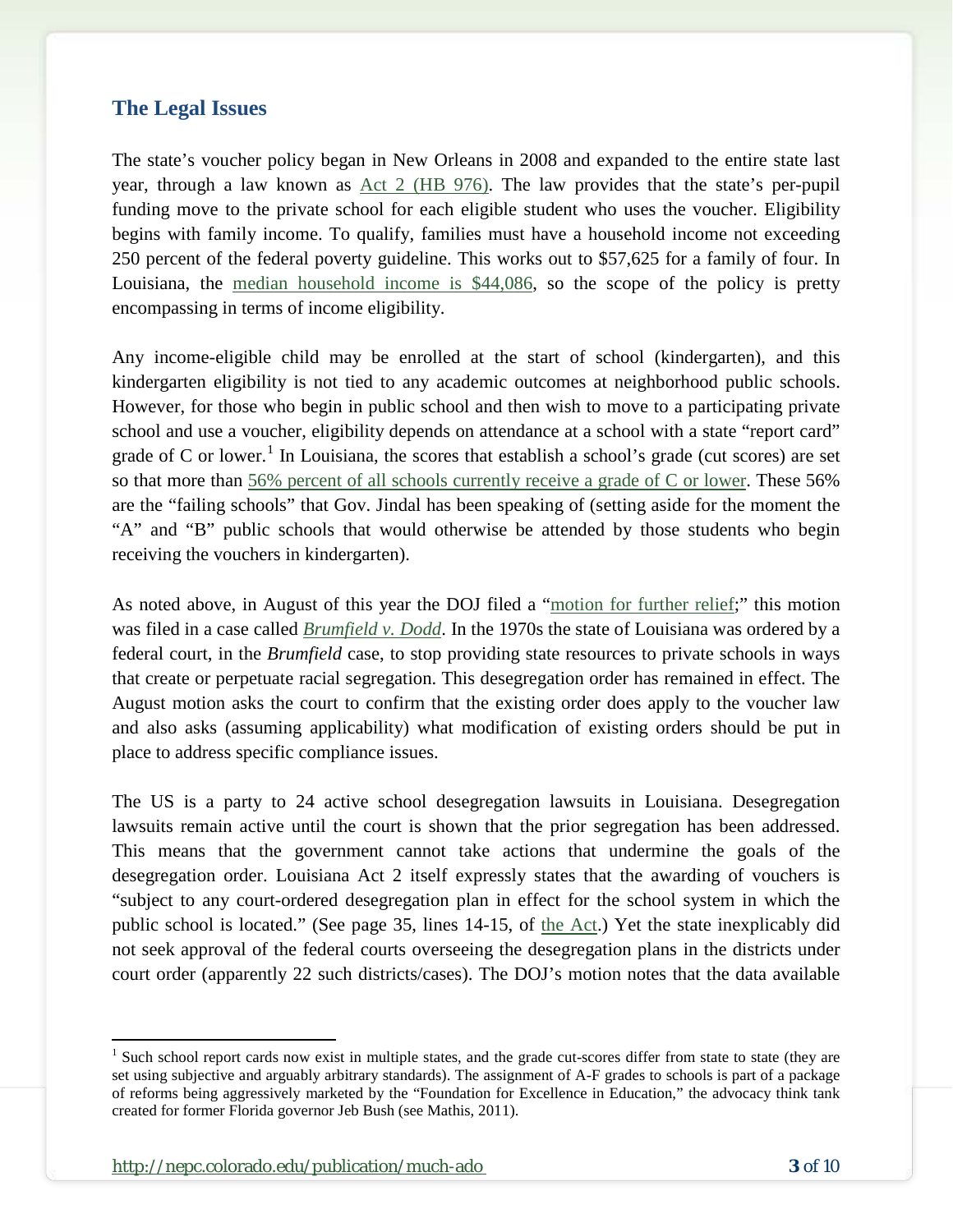suggest a negative impact on many schools and asks the judge in the *Brumfield* case to stop the issuance of new vouchers until the state is in compliance.

As a practical matter, what the Justice Department is doing is simply asking Louisiana to collect and report relevant data about how the voucher policy is impacting racial segregation. In a [September letter,](http://images.politico.com/global/2013/09/24/boehner_9-24-13.html) the Justice Department assured US House Speaker John Boehner, "To be clear, we are neither opposing Louisiana's school voucher program nor seeking to revoke vouchers from any students. When properly run, state and local voucher programs need not conflict with legal requirements to desegregate schools."

The basic law at issue in this dispute—holding that local and state law must not run afoul of the US Constitution or of enforceable federal law—is as old as *Marbury v. Madison* (1803, pp. 177- 178). As illustrated by Act 2's inclusion of language set forth above, it is also clearly established that federal desegregation orders in particular cannot be subverted by local or state law. The beef here is apparently with the Supremacy Clause of the US Constitution as much as it is with the DOJ.

### **The Rhetoric**

Louisiana Governor Jindal has pounced on the Justice Department's motion. As of September 24th, he had already spent a half-million dollars in campaign money to run a spot on television (Emma, 2013b). In [the ad](http://www.youtube.com/watch?feature=player_embedded&v=PbddB9SR90A) he says, "The federal government in Washington's out of control; now they want to run our schools. The know-it-alls in Washington think they know better than Louisiana parents."

Jeb Bush, who like Jindal is seen as a likely candidate for president in 2016, offered this: "This latest move by the Obama administration proves, yet again, that they are more interested in playing politics than worrying about quality education for all Louisiana children. … Unless the administration drops this lawsuit in its entirety, Louisiana students will be denied equal opportunity" (Emma, 2013a).

House Speaker John Boehner wrote [a letter](http://edworkforce.house.gov/uploadedfiles/09-17-2013_letter_to_eric_holder_on_louisana_school_choice.pdf) to the Justice Department, contending:

[The] department's allegation that the Louisiana Program could impede the desegregation process is extremely troubling and paradoxical in nature. If DOJ is successful in shutting down this invaluable school choice initiative, not only will students across Louisiana be forced to remain in failing schools, but it could have a reverberating effect and cause other states to feel pressured to shut down similar initiatives that provide countless children the opportunity to receive a better education. … We strongly urge you to consider the effects of this poorly conceived motion on the very children you profess to be protecting.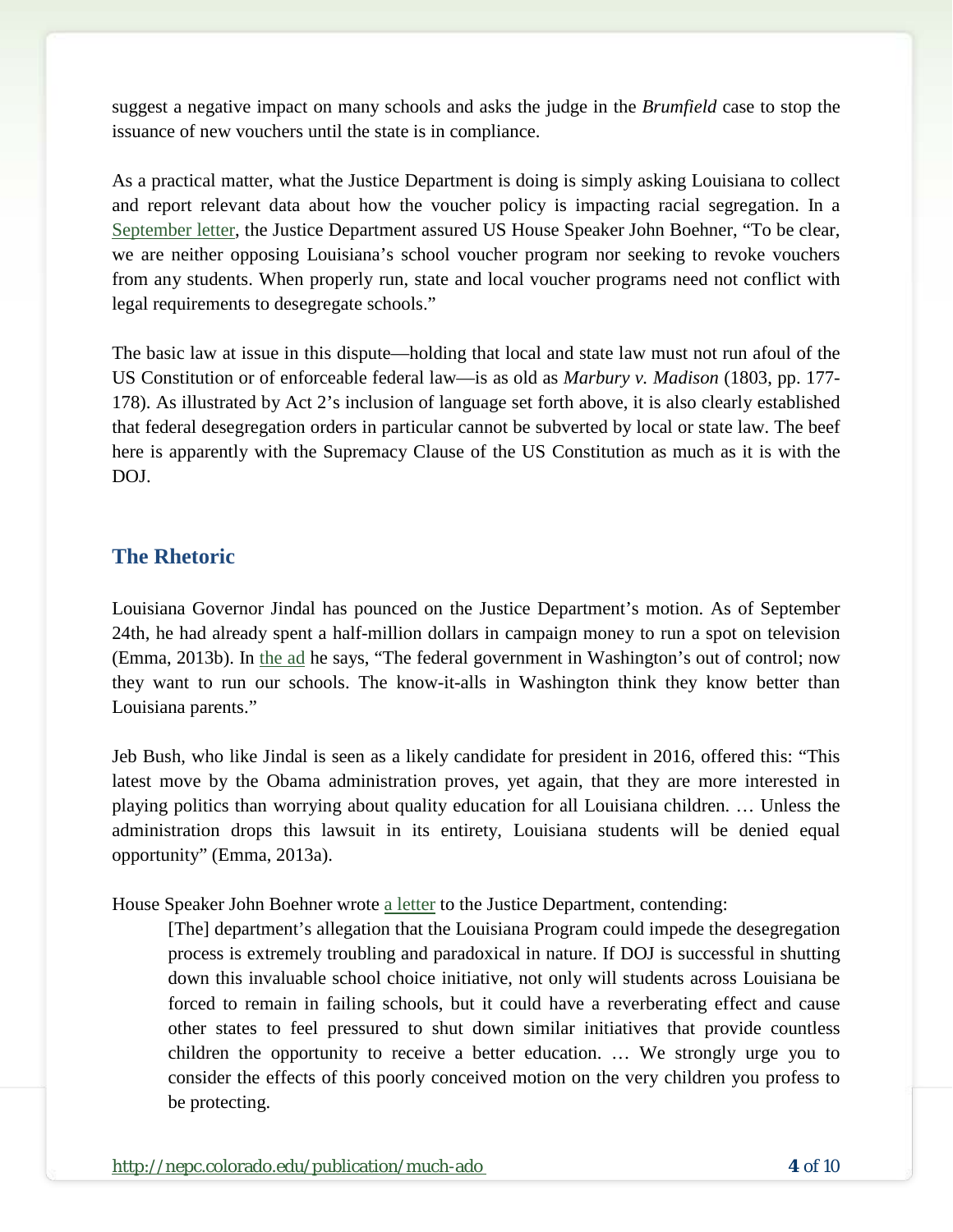Subsequently, 30 Republican Senators sent a letter to the DOJ, criticizing the motion: "It seems to us that a program that rescues needy children from failing schools, gives families a chance to break the cycle of poverty and violence, and saves taxpayers millions of dollars each year is one that should be lauded by the federal government. Instead, the Justice Department is working to sabotage it" (Alpert, 2013).

Louisiana Senator David Vitter added (Alpert, 2013),

The Justice Department's lawsuit is an outrageous attack on Louisiana parents and students. Instead of allowing parents to make one of their most important choices—where to send their kids to school—the federal government is stepping in, and trapping students in failing schools to meet quotas. Education needs to be about giving all of our students the best possible opportunity, not about reaching federal quotas determined by some bureaucrat in Washington.

### **The History of Freedom of Choice Policies and Segregation**

This is not the first time that Southern politicians have railed against a desegregation-minded Justice Department's interference with school choice plans. (Quite a few Northern politicians have used that tactic over the years as well.) In the 1960s, numerous Southern states put in place so-called Freedom of Choice plans to replace the dual (*de jure* segregated) systems of the type declared unconstitutional in the Supreme Court's *Brown* decision. While ostensibly even-handed, such choice plans effectively continued to create racially segregated schools. Freedom of Choice policies were rejected in the 1968 Supreme Court case *Green v. County School Board of New Kent County*.

Yet consider the following reactions to the Supreme Court and the DOJ:

- Mississippi Governor John Bell Williams: "[T]he children of Mississippi, white and black, have been denied the right to attend the school of their choice by an arbitrary edict of the United States Supreme Court. … [O]ur fight has been for freedom of choice, and that fight will continue on and on until we have gained the ultimate victory." (Bolton, 2005, p. 170.)
- U.S. Rep. Charles Griffin (Mississippi): "freedom of choice is the only way to save quality public education. Freedom of choice—what can be more American? Or more democratic?" (Bolton, 2005, p. 170.)
- Alabama Governor [George Wallace](http://www.ucumberlands.edu/academics/history/files/vol4/MarianneWorthington92.html) (running for president at the time): "Isn't it silly and ludicrous and asinine for a group of pin-head socialists theorists telling you that they are going to make you send your child out of a neighborhood school to satisfy the whim of some social engineer and say to parents, 'You don't have anything to do with it.' … It is freedom-of-choice only if you choose like they think you ought to choose."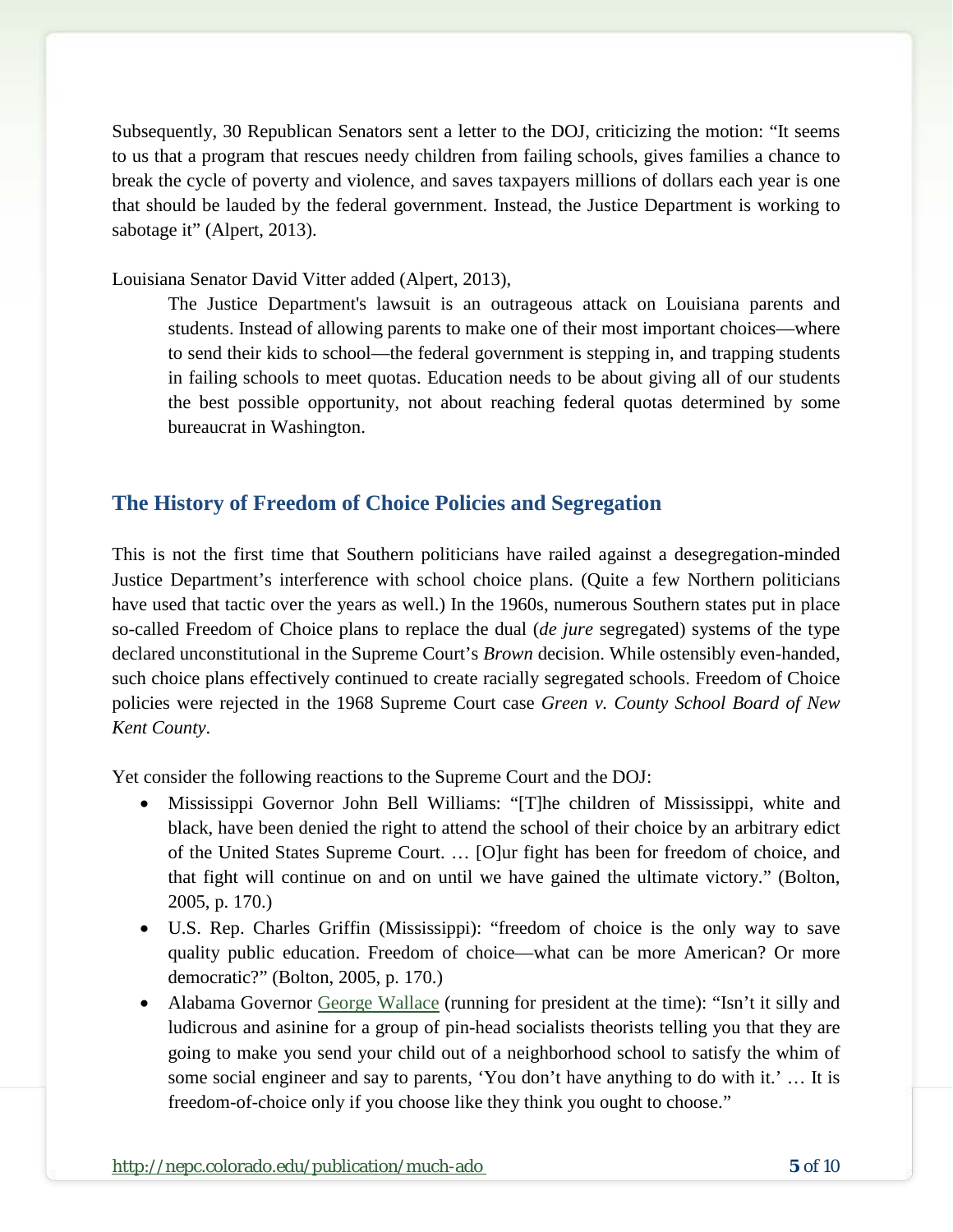As the Supreme Court in the *Green* case pointed out—and as the DOJ has stressed these past several months—there is nothing inherently segregatory in school choice as a policy tool that could be used in broad set of policies. But a serious attempt to pursue desegregation—or simply to avoid segregation—would begin with a look at the evidence of how a given policy is actually playing out. The above-quoted politicians wanted to divert attention from that evidence 45 years ago, and the politicians currently attacking the DOJ are doing so now. To be clear: the two are not equal: Whereas the goal 45 years ago was to maintain segregation, the goal today is to aggressively push aside concerns about segregation. But the echoes of past school choice rhetoric are nonetheless troubling.

## **Voucher Research and Louisiana Vouchers: Is a Meaningful Benefit Really Being Denied?**

#### *Voucher Research*

Even though they have vociferously contended that the DOJ is attempting to deny voucher recipients equal educational opportunity, Governor Jindal and his allies have apparently never said that his voucher program has produced any positive academic results. The state-level plan is too new, and there appear to be no studies examining the academic impact of the New Orleans plan that dates back about five years. There does exist, however, an extensive body of research concerning vouchers in other states and districts, and nobody could read that research and reasonably conclude that vouchers will deliver high achievement in Louisiana.<sup>[2](#page-5-0)</sup>

The approach generally taken with voucher research is to compare the test scores of students receiving vouchers to the scores of comparable students who remained at their assigned public schools. As is the case in Louisiana, these other voucher programs were usually directed toward

<span id="page-5-0"></span> $2$  The research has shown mixed results. The most positive results come from a prolific group of voucher advocates and researchers headed up initially by Paul Peterson and later by Patrick Wolf (see Chingos and Peterson, 2012: Greene and Winters, 2006; Jacob and Wolf, 2012; Mayer, et al., 2002; Witte, et al., 2009; Witte, et al., 2012; Wolf, 2011; Wolf, et al., 2009). Their research has generally used solid designs that, setting aside data limitations, have allowed them to make causal claims about the particular programs they have studied. While these research teams often turn up no positive effects of vouchers, they have also teased out occasional evidence of benefits, particularly for African American students. But their research has also been plagued by two problems: (1) data limitations, and (2) re-analyses and reviews of their work that almost invariably suggest more negative results than those set forth by the Peterson/Wolf teams (see Belfield, 2011; Carnoy, 2009; Cobb, 2009; Goldrick-Rab, 2012; Krueger and Zhu, 2004; Metcalf, 1998; Rouse, 1998). Moreover, outside of the Peterson/Wolf research teams, most studies have shown no significant academic effects of vouchers. One likely reason for these discouraging results is that the private schools that participate in voucher programs studied in the past tend to have resource levels very similar to the public schools that the students would otherwise attend. Highly resourced independent schools like Sidwell Friends, for example, do not have a business reason to participate, since the voucher amounts fall well short of their tuition and since they are generally not under-enrolled. Instead, the main participants are Catholic schools (with resource levels similar to public schools) and protestant schools (which often have resource levels below public schools). (See Baker, 2009.)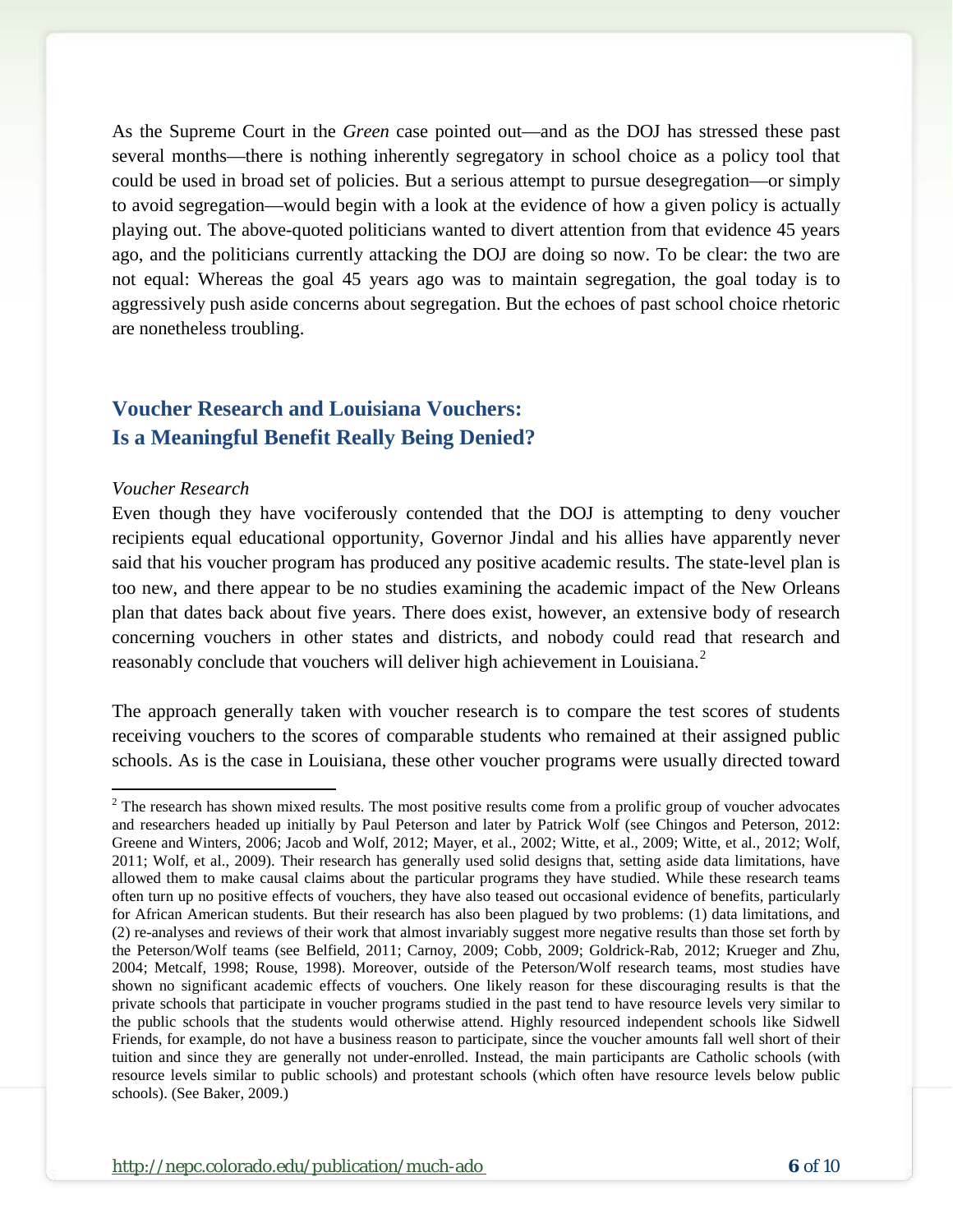low-income communities and toward students attending public schools with poor outcomes. Thus, the research attempted to discover whether the private (voucher) schools performed better than the low-performing public schools that the students would otherwise attend. In theory, it should not be difficult for these private schools to perform meaningfully better than the public schools specifically identified as "failing." However, even the most dedicated pro-voucher researchers have been unable to find clear evidence of superior performance by students attending private schools as part of a voucher program.

Other research looks at the effects of school choice on segregation. In this case, the patterns that emerge are clear: unconstrained choice tends to result in parental decisions that increase segregation, adding a new layer of segregation on top of the segregation due to housing patterns (see Mickelson et al., 2012). This is seen in public school choice and with charter schools.

It should be noted, however, that voucher policies have generally operated in areas of hypersegregation, meaning that the choices among voucher recipients cannot generally add much racial segregation. This ceiling effect means that while skimming can take place based on factors such as parental efficacy and parental education, it is unlikely to drive substantial increases in school-level racial segregation. Yet the communities in Louisiana subject to desegregation orders may well be different, so there is good reason to be concerned about possible increased segregation. And, Governor Jindal's and Governor Bush's arguments notwithstanding, racial segregation has been strongly linked to decreases in academic achievement and in other key schooling outcomes (see Linn & Welner, 2007).

In sum, the research evidence offers little reason to expect any meaningful academic advantage from vouchers. The evidence does, however, offer reason to expect that the vouchers, as applied to the broad population encompassed by Louisiana's Act 2, will result in greater segregation (see Orfield and Frankenberg, 2013). No reasonable reading of the research findings suggests any benefit that would justify the civil rights rhetoric of Governor Jindal and his allies.

#### *Louisiana's Voucher Approach*

Moreover, Louisiana's voucher program seems to be unusually deregulated and plagued by problematic private schools. One prominent example was provided by the "New Living Word" school, which the state had approved for participation in the program. A local newspaper pointed out that the school's instructional approach mainly involved having students watch dvds. After first attempting a bit of a cover-up, the state eventually decided to exclude the New Living Word school from the program. The state justified its action based on financial improprieties rather than the school's dvd approach to education (Editorial Board, 2013; see also Michel, 2012).

The state's general approach to approving voucher schools has been hands-off as regards issues of academic quality. It, for example, signed off on allowing voucher-receiving schools to teach an anti-evolution, creationist science curriculum, reasoning that accountability will be felt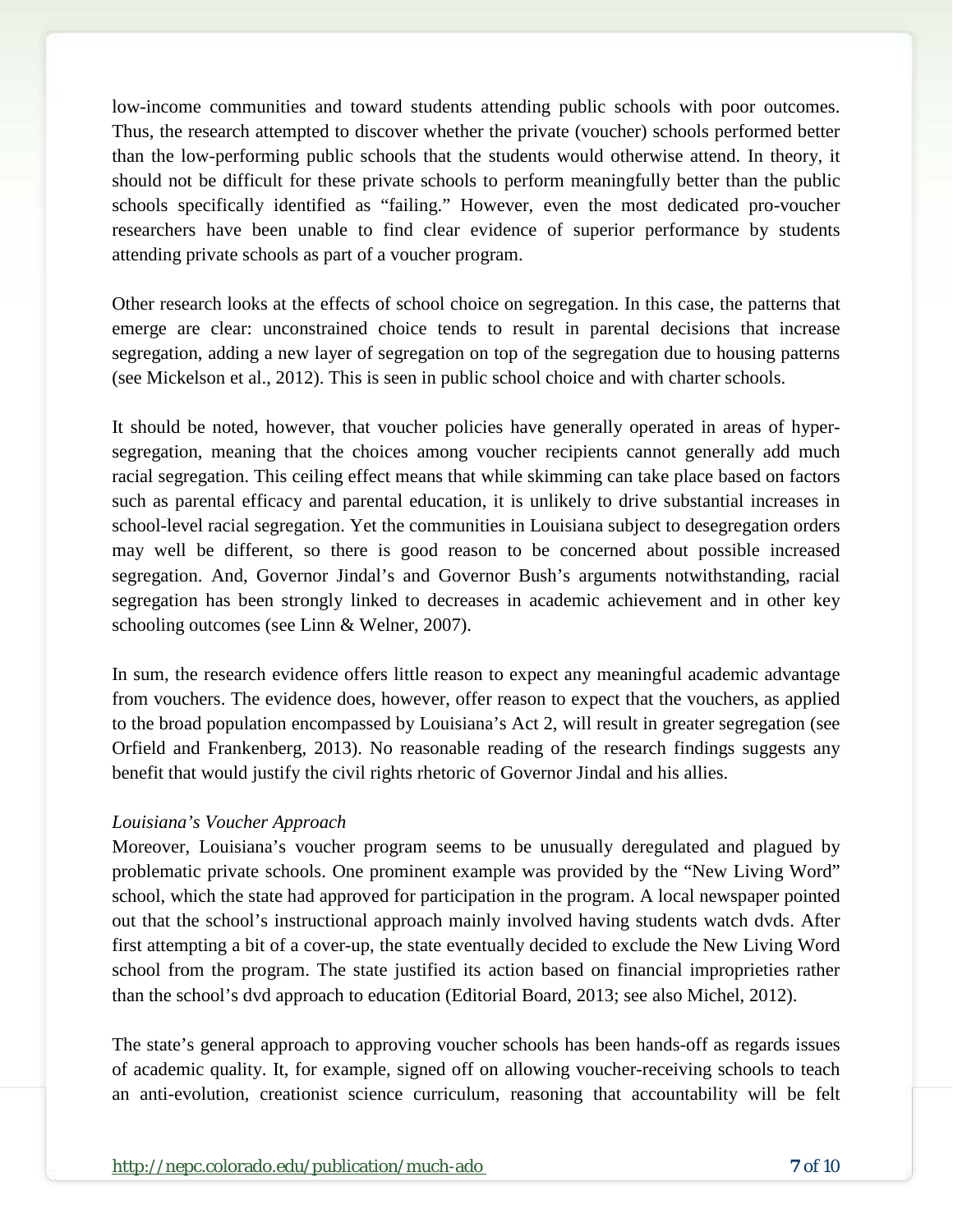through the students possibly doing poorly on state science exams (see Associated Press, 2012). Such curricular issues have continued to embarrass the program, however. Pan (2012) points to troubling items included in popular textbooks used in some voucher-receiving schools:

- "God used the Trail of Tears to bring many Indians to Christ."
- "[The Ku Klux] Klan in some areas of the country tried to be a means of reform, fighting the decline in morality and using the symbol of the cross. Klan targets were bootleggers, wife-beaters, and immoral movies. In some communities it achieved a certain respectability as it worked with politicians."
- "A few slave holders were undeniably cruel. Examples of slaves beaten to death were not common, neither were they unknown. The majority of slave holders treated their slaves well."

The laissez-faire attitude from authorities in Louisiana regarding curriculum is notable and potentially significant because earlier voucher programs studied generally relied on private schools that, while religious, adhered to an academic curriculum much more in keeping to generally accepted ideas of knowledge and critical thought. Given Louisiana's hands-off approach to curricular quality it is likely that those earlier research findings cannot be meaningfully applied to Louisiana's voucher schools.

### **Conclusion**

The Justice Department's motion for further relief in the *Brumfield* desegregation case is best understood as the DOJ applying routine safeguards to prevent harmful segregation. The heated attacks and political rhetoric from politicians ignores the appalling past harms of Jim Crow and Freedom of Choice policies. This is not inconsequential or irrelevant history. America's schools are more segregated now than they were in the late 1960s. Vouchers do not advance a civil rights agenda; they leave in place a system with a devastating opportunity gap (see Carter and Welner, 2013). A serious policy designed to address what Governor Jindal calls "failing" public schools would attend to the overwhelming resource needs in those schools. No level of attacks on the Department of Justice will benefit a public school system in great need of the state's assistance. Further, no policy maker should seek to eradicate the rights of children to full and equal educational opportunity and inclusion. We have all heard the argument before that racial isolation is acceptable and normal. They were wrong then, and they are still wrong today.

In sum the DOJ has an obligation to ensure that the voucher program will not violate existing court orders. In doing so, the DOJ will hopefully prevent Louisiana from carrying out policies that intensify racial isolation across the state and that bring well-known academic and social harms to children.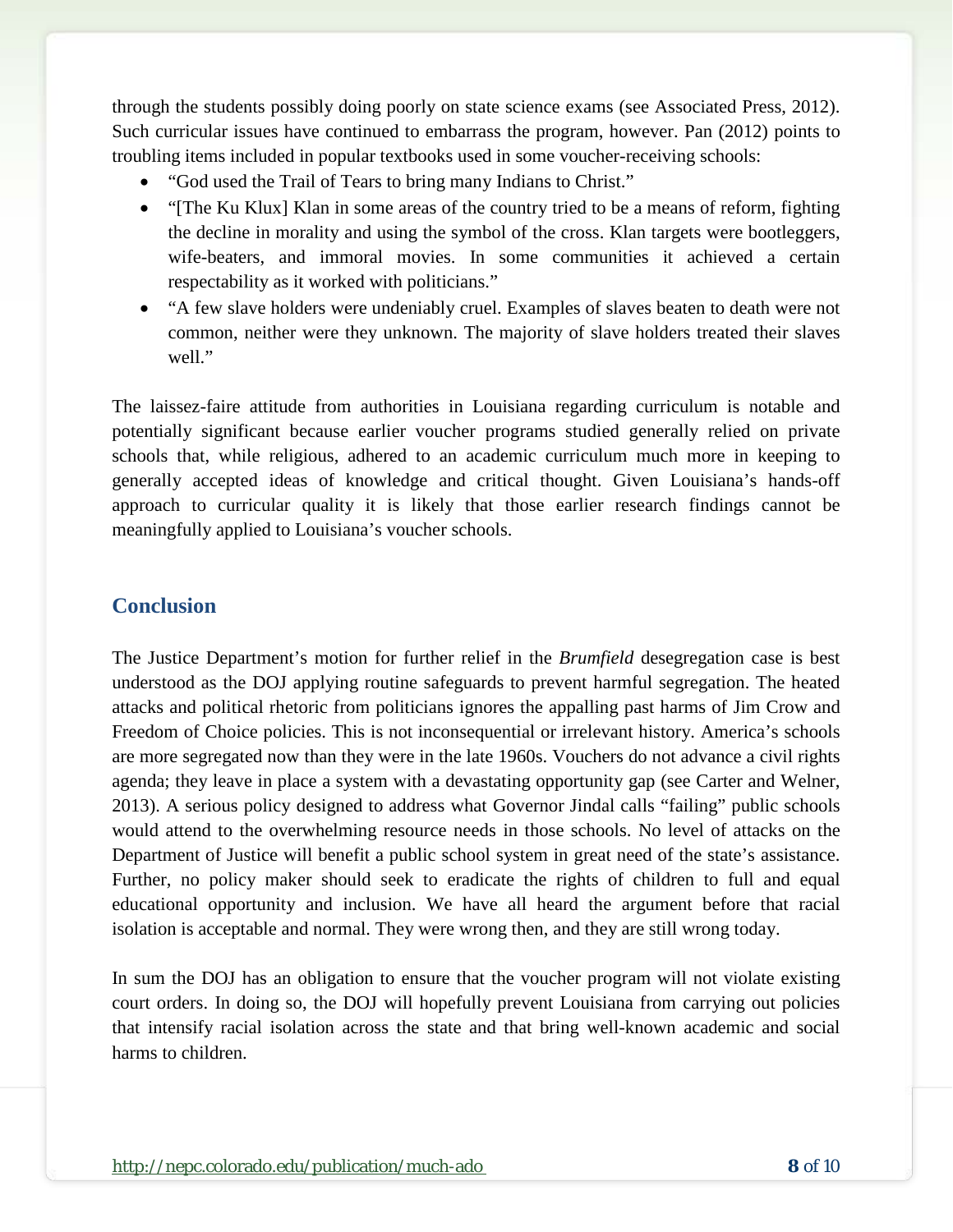#### **References**

Alpert, B. (2013, October 24). GOP senators latest to question Justice Department voucher suit. *New Orleans Times-Picayune*. Available online at

[http://www.nola.com/politics/index.ssf/2013/10/gop\\_senators\\_latest\\_to\\_questio.html.](http://www.nola.com/politics/index.ssf/2013/10/gop_senators_latest_to_questio.html)

- Associated Press (2012, July 31). *Voucher Schools Include Some Teaching Creationism*. Available online at [http://www.americanpress.com/news/local/Voucher-schools-include-some-teaching-creationism.](http://www.americanpress.com/news/local/Voucher-schools-include-some-teaching-creationism)
- Baker, B. (2009). *Private Schooling in the U.S.: Expenditures, Supply, and Policy Implications.* Boulder, CO: National Education Policy Center. Available online at [http://nepc.colorado.edu/publication/private-schooling-](http://nepc.colorado.edu/publication/private-schooling-US)[US.](http://nepc.colorado.edu/publication/private-schooling-US)
- Belfield, C.R. (2011). *Review of "The Comprehensive Longitudinal Evaluation of the Milwaukee Parental Choice Program: Summary of Fourth Year Reports"*. Boulder, CO: National Education Policy Center. Available online a[t http://nepc.colorado.edu/thinktank/review-milwaukee-choice-4.](http://nepc.colorado.edu/thinktank/review-milwaukee-choice-4)
- Bolton, C. C. (2005). *The Hardest Deal of All: The Battle over School Integration in Mississippi, 1870-1980*. Jackson, MS: University Press of Mississippi.
- *[Brumfield v. Dodd](http://www.leagle.com/decision/1975743405FSupp338_1691.xml/BRUMFIELD%20v.%20DODD)*, 405 F. Supp. 338 (E.D. La. 1975).
- Carnoy, M. (2009). *Review of "Evaluation of the DC Opportunity Scholarship Program: Impacts after Three Years"*. Boulder, CO: National Education Policy Center. Available online at <http://nepc.colorado.edu/thinktank/review-evaluation-dc-opportunity>
- Carter, P. L. & Welner, K. G. (Eds) (2013). *Closing the Opportunity Gap: What America Must Do to Give All Children an Even Chance*. New York: Oxford University Press.
- Chingos, M. M. & Peterson, Paul E. (2012). *The Effects of School Vouchers on College Enrollment: Experimental Evidence from New York City*. Washington, DC: The Brookings Institution. Available online at [http://www.brookings.edu/research/papers/2012/08/23-school-vouchers-harvard-chingos.](http://www.brookings.edu/research/papers/2012/08/23-school-vouchers-harvard-chingos)
- Cobb, C. D. (2009). *Review of "The MPCP Longitudinal Educational Growth Study Second Year Report."* Boulder, CO: National Education Policy Center. Available online at [http://nepc.colorado.edu/thinktank/review-MPCP](http://nepc.colorado.edu/thinktank/review-MPCP-longitudinal)[longitudinal.](http://nepc.colorado.edu/thinktank/review-MPCP-longitudinal)
- Cobb, C. D. (2012). *Review of Three Reports from the Comprehensive Longitudinal Evaluation of the Milwaukee Parental Choice Program.* Boulder, CO: National Education Policy Center. Available online at [http://nepc.colorado.edu/thinktank/review-Milwaukee-Choice-Year-5.](http://nepc.colorado.edu/thinktank/review-Milwaukee-Choice-Year-5)
- Cowen, J. M., Fleming, D. J., Witte, J. F., Wolf, P. J., & Kisida. B. (2012). *Student Attainment and the Milwaukee Parental Choice Program: Final Follow-up Analysis*. Fayetteville: University of Arkansas School Choice Demonstration Project. Available online at [http://www.uaedreform.org/updated-student-attainment-and-the](http://www.uaedreform.org/updated-student-attainment-and-the-milwaukee-parental-choice-program-final-follow-up-analysis/)[milwaukee-parental-choice-program-final-follow-up-analysis/.](http://www.uaedreform.org/updated-student-attainment-and-the-milwaukee-parental-choice-program-final-follow-up-analysis/)
- Editorial Board (2013, July 5). New Living Word vouchers were a waste of Louisiana taxpayers' education dollars. *New Orleans Times-Picayune*. Available online at

[http://www.nola.com/opinions/index.ssf/2013/07/new\\_living\\_word\\_was\\_a\\_waste\\_of.html.](http://www.nola.com/opinions/index.ssf/2013/07/new_living_word_was_a_waste_of.html)

- Emma, C. (2013a, September 24). Bobby Jindal: War with feds over school vouchers still on. *Politico*. Available online at [http://www.politico.com/story/2013/09/bobby-jindal-war-with-feds-over-school-vouchers-still-on-](http://www.politico.com/story/2013/09/bobby-jindal-war-with-feds-over-school-vouchers-still-on-97281.html)[97281.html.](http://www.politico.com/story/2013/09/bobby-jindal-war-with-feds-over-school-vouchers-still-on-97281.html)
- Emma, C. (2013b, October 27). Jindal: Education reform the new Republican cause. *Politico*. Available online at [http://www.politico.com/blogs/politico-live/2013/10/jindal-education-reform-the-new-republican-cause-](http://www.politico.com/blogs/politico-live/2013/10/jindal-education-reform-the-new-republican-cause-176005.html)[176005.html.](http://www.politico.com/blogs/politico-live/2013/10/jindal-education-reform-the-new-republican-cause-176005.html)

*Green v. County School Board of New Kent County*, 391 U.S. 430 (1968).

Jacob, A. M., & Wolf, P. J. (2012). *Milwaukee Longitudinal School Choice Evaluation: Annual School Testing Summary Report 2010-11*. Fayetteville: University of Arkansas School Choice Demonstration Project. Available online at [http://www.uaedreform.org/milwuakee-longitudinal-school-choice-evaluation-annual](http://www.uaedreform.org/milwuakee-longitudinal-school-choice-evaluation-annual-school-testing-summary-report-2010-11/)[school-testing-summary-report-2010-11/](http://www.uaedreform.org/milwuakee-longitudinal-school-choice-evaluation-annual-school-testing-summary-report-2010-11/)

<http://nepc.colorado.edu/publication/much-ado> **9** *of* 10